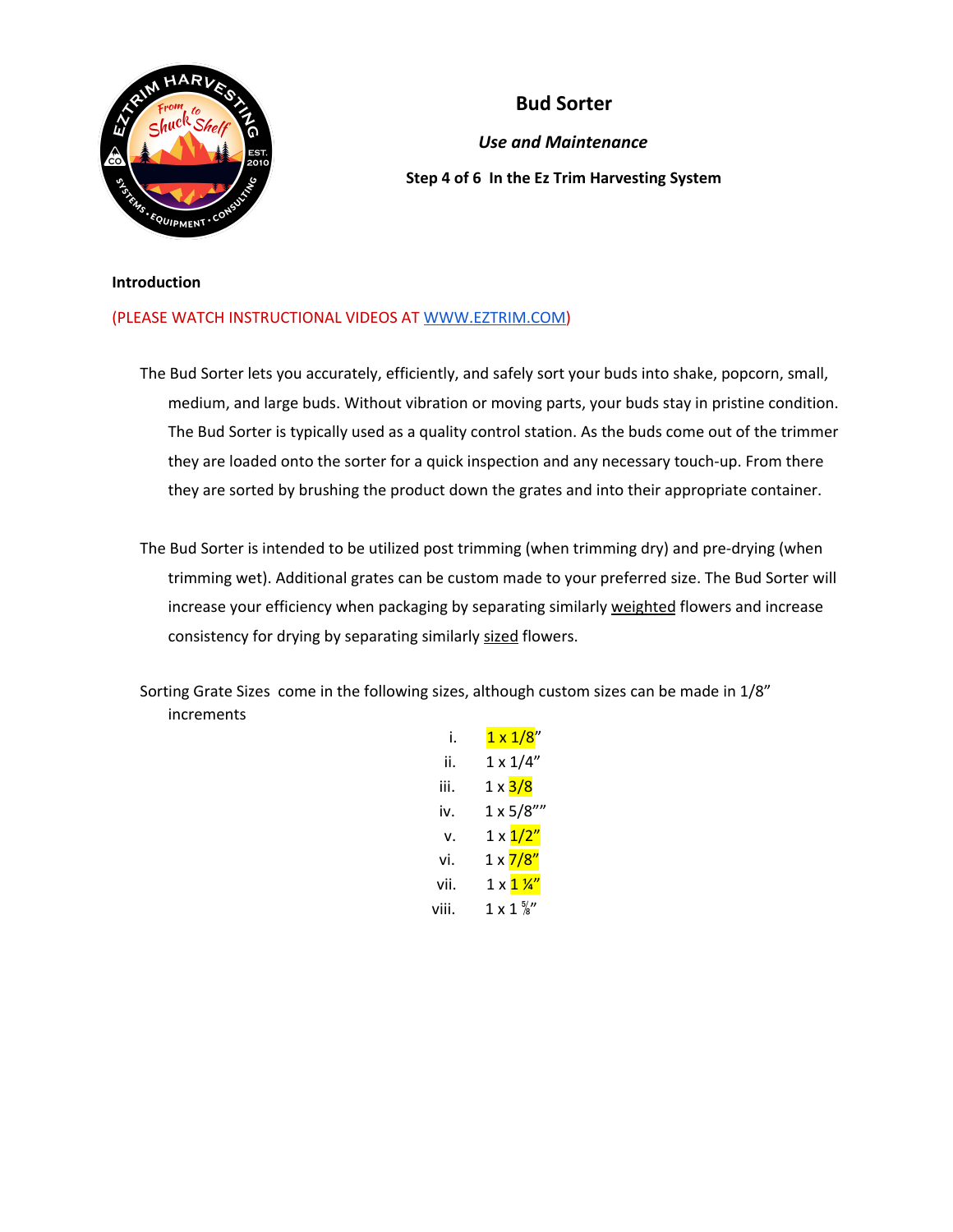### To start using the Bud Sorter

- Remove plastic and cut banding to remove from pallet
- Ensure the containers are free of any loose debris and slide them into the rails on the bottom side of the frame
- Place the grates into the rails on the top side of the frame from small to large
- If desired lock the casters to prevent the table from moving

### Operation

- Load product onto the first grate in the sequence
	- Brush product back and forth and down the grates until all product has fallen into the appropriate container
	- Containers slide in and out of the sides of the sorter for removal

### Tips and Tricks

- Brush product back and forth on the grates a couple of times before moving on to improve results
- Lift up on the containers before sliding out to decrease snagging
- Use the Bud Sorter as your Quality control station
- Sorts over a pound in under a minute

### Cleaning and Maintenance

- · Wipe down with denatured alcohol and a rag
- · If you have a pressure washer, you can use it for a quick rinse or to make your wipe down easier
- 1.
- 2. Specification
	- a. Weight 115 lbs
	- b. Ship Weight 150 lbs
	- c. Assembled Dimensions 90"L x 24"W x 48"H
	- d. Ship Dimensions 84"L x 32"W x 53"H
	- e. Production (Single Operator) 1 lb / 1 minute
- 3. Material Exposed to Product
	- a. Aluminum 6061 Food Grade
	- b. Stainless Steel Food Grade
	- c. Plastic Totes HDPE
- 4. UL Certified Components
	- a. N/A
- 5. Power
	- a. N/A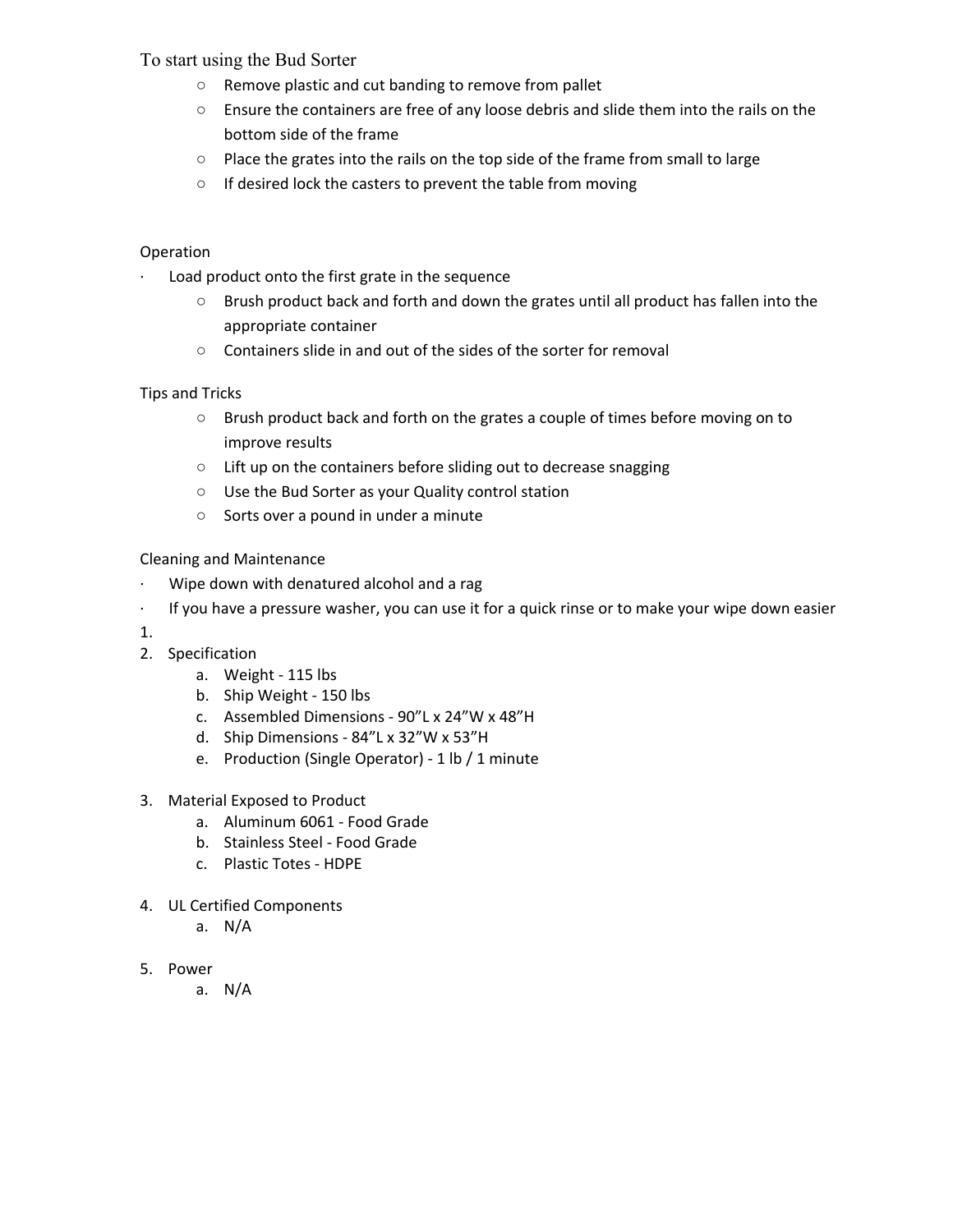- 6. Warranty and Technical Support
	- a. Ez Trim offers a 1 year manufacturers warranty please keep record of the serial number
	- b. If you have any questions, comments, or need assistance with parts, operating tips or technical support please call (303) 635 - 6281 and dial extension 3. We are more than happy to answer any questions you might have, please do not hesitate to contact us. You will speak to a live person who actually wants to help you. We pride ourselves on our customer service.

#### **EZ Trim Harvesting Systems**

- *1. Shuck*
	- a. Table Top Debudder Remove buds from stem wet or dry
	- b. InDoor Debudder Remove buds from stem wet or dry
	- c. Outdoor Debudder Remove buds from stem wet or dry

#### *2. Trim*

- a. Ez Trimmer Trim the Buds wet or dry
- b. Wander Trimmer Trim buds wet and hang dry
- c. Nano Sat Trim buds dried for smaller operations

#### *3. Sort*

a. Bud Sorter - Sort the buds into 4 different sizes

### *4. Dry and Cure*

- a. Dry Racks Hang dry entire plant or tray dry buds
- b. Dry Cabinet Dry fresh trimmed buds in a humidity and airflow controlled environment
- c. Dry Cabinet DL Hang dry or Tray dry in a humidity and airflow controlled environment
- d. Dry Tent Hang dry in a humidity and airflow controlled environment
- e. Dry Cure Containers Flash dry or cure long term with auto aeration
- f. Cure Cork Auto burp/aerate product in any size container for curing

#### *5. Process*

- a. Grinder Grind dried flower or trim before processing
- b. Dry SIft Sift dried trim to extract remaining kief
- c. Rosin Press Press keif, flower or trim into sellable solventless concentrate
- d. Waste Shredder (Shred root balls, stems and stalks into mulched material for disposal)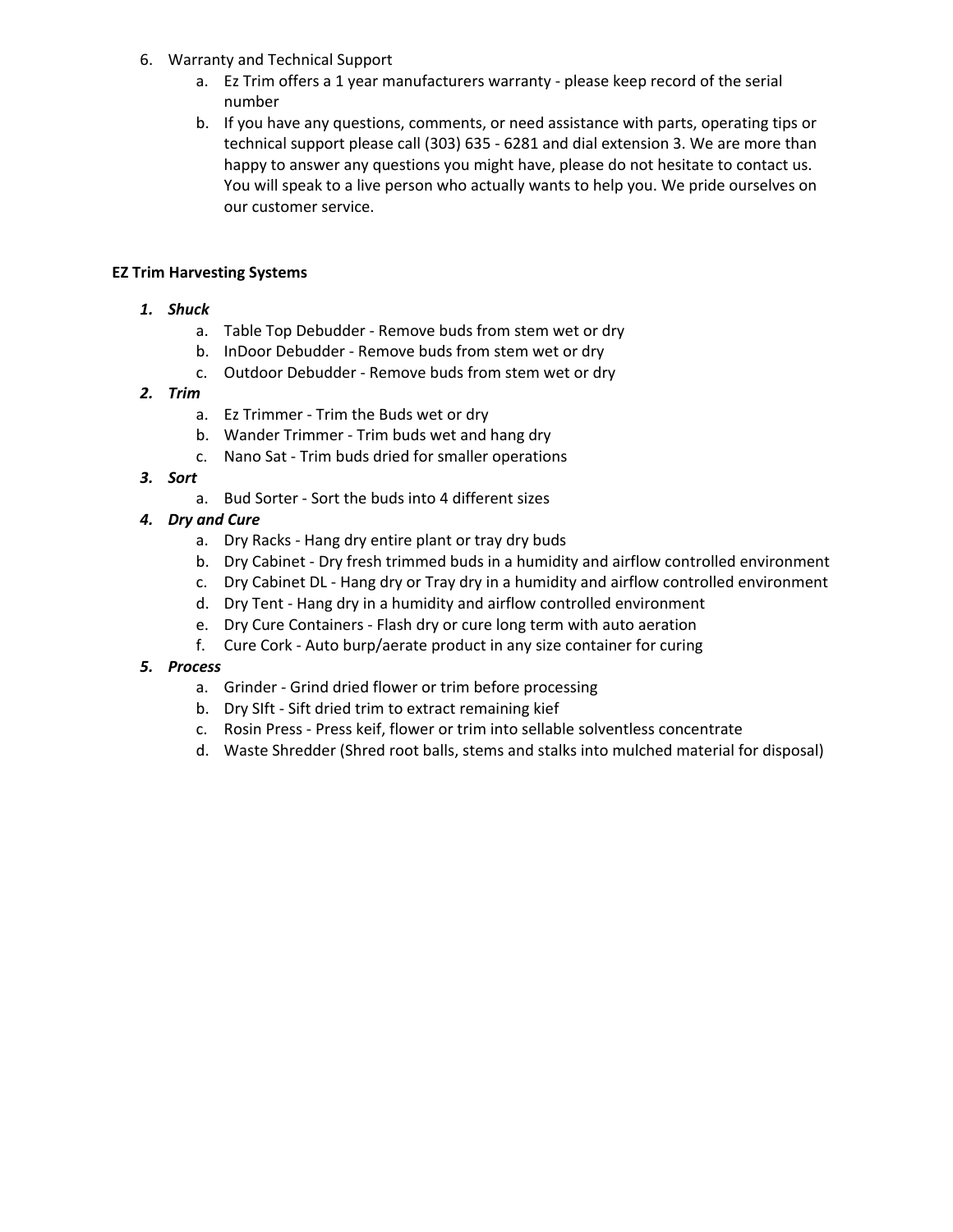# **EZ TRIM H¥RVESTING**

## DRY TRIM HARVESTING PROCESS FROM SHUCK TO SHELF